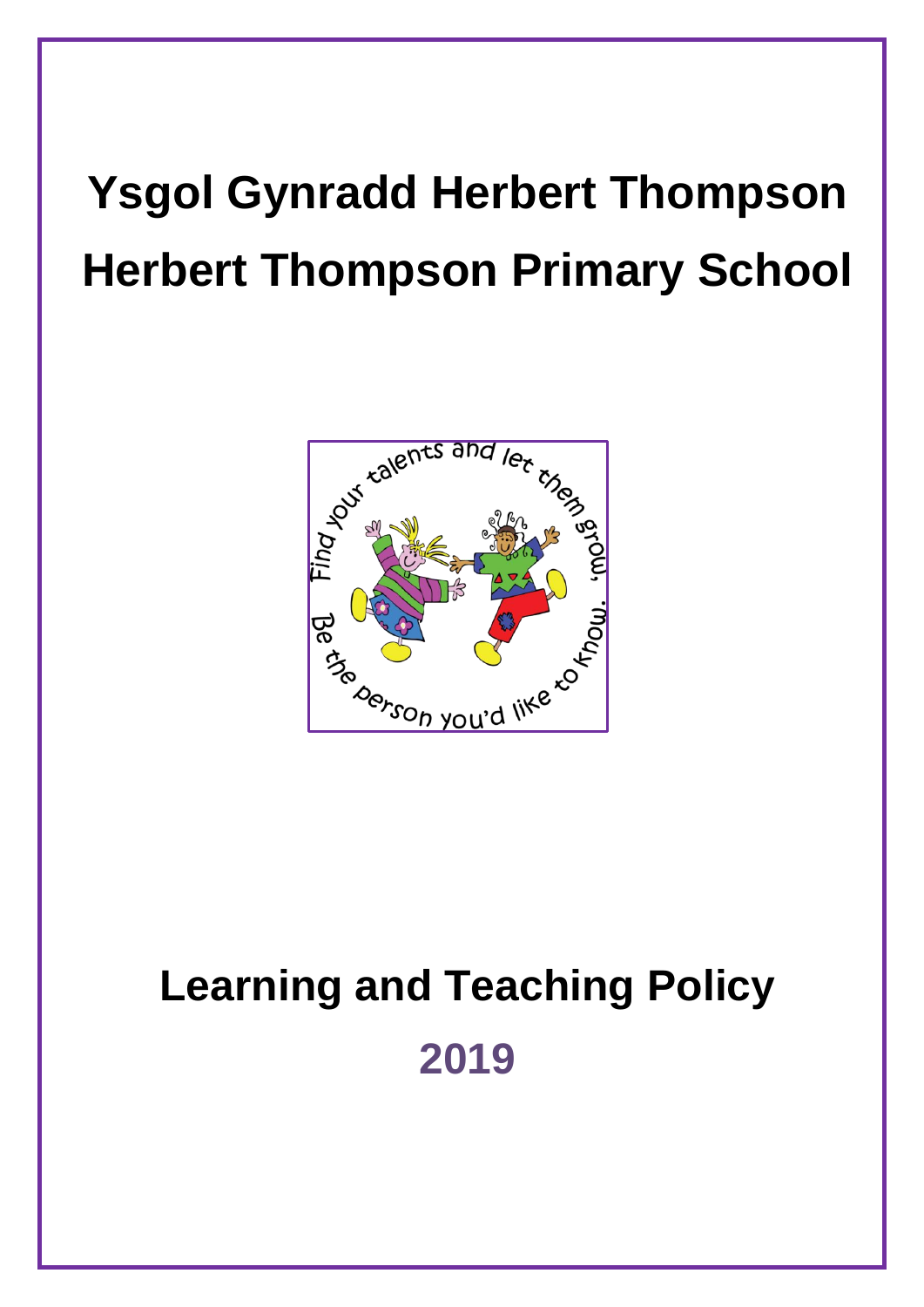#### **INTRODUCTION**

# *"Education is not the filling of a pail but the lighting of a fire."*

### *William Butler Yeats.*

At Herbert Thompson we believe it is important to promote a caring and supportive environment, where positive relationships are developed to enable all members of the school community to feel secure and respected. We recognise their wellbeing and emotional needs must be met in order for a child to be able to learn to their true potential.

Learning should be a rewarding and enjoyable experience for everyone. Through a range of teaching approaches we seek to equip children with the knowledge, skills and experiences necessary to ignite a love for learning and to prepare them for their futures. We endeavour to provide an extensive range of opportunities and experiences which will help shape our learners "*to become the best that they can be"* (Unicef, Article 29).

#### **Our school mission statement reflects these beliefs:**



*Our vision for the future is based around the unwavering belief that our community will live with positive values and behaviours and have the aspirations and skills to live happy and successful futures.*

#### **We have six core values that drive us and underpin all that we do:**

**Diversity** - we respect each other's differences and celebrate our uniqueness.

**Respect** - we listen to each other and treat everyone the way we would like to be treated; keeping hands, feet and unkind words to ourselves.

**Determination** - we try our best and never give up, even when things get tough.

**Care** - we are helpful and considerate, showing kindness to others and looking after our surroundings.

**Achievement** - we challenge ourselves every day and work hard to achieve our goals.

**Security** - we look after each other and keep ourselves and others safe.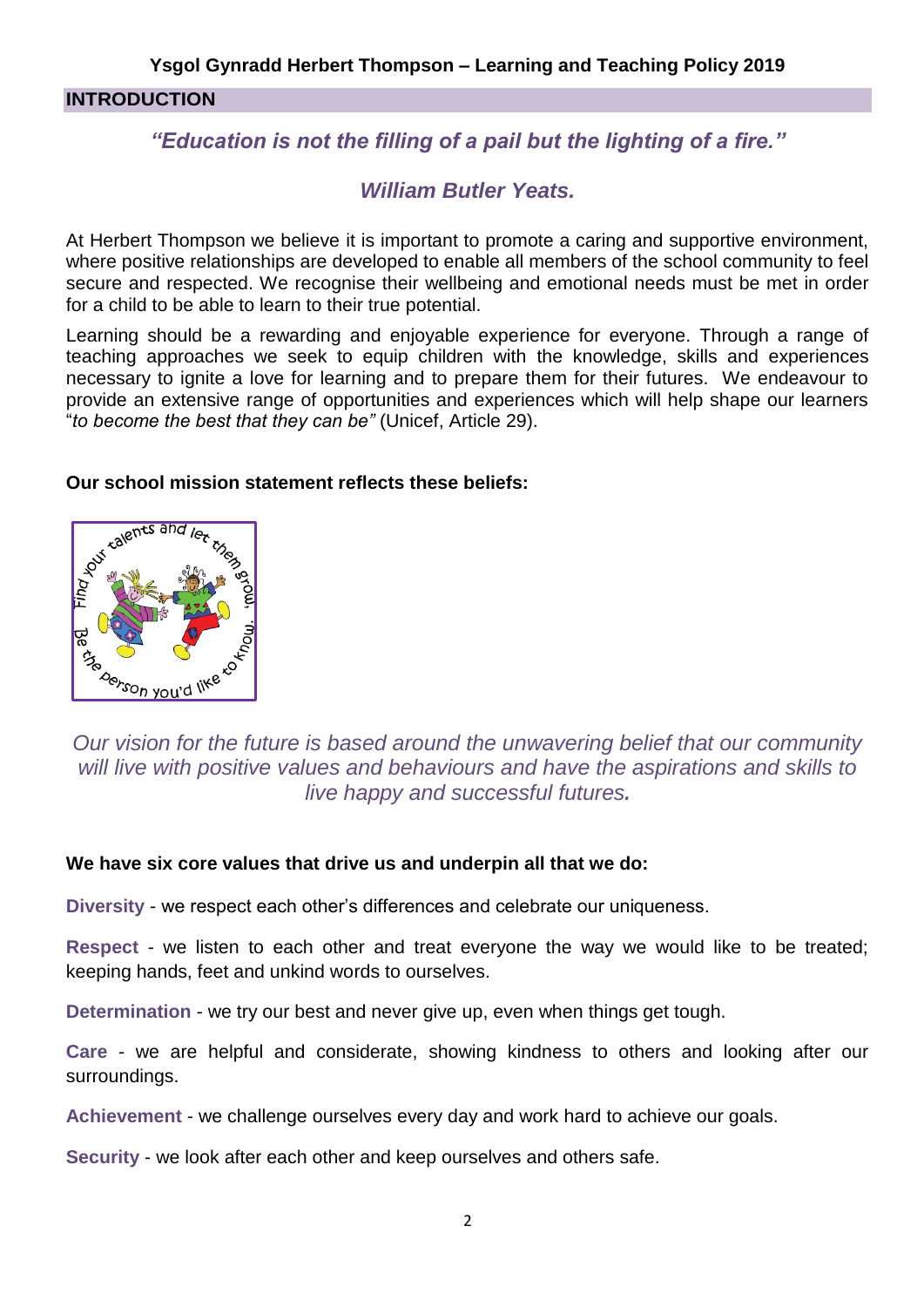#### **AIMS FOR OUR CHILDREN: FOUR CORE PURPOSES**



#### **TWENTY-FIRST CENTURY LEARNING**

# *"It takes a whole village to raise a child."*

#### *William Butler Yeats*

Schools need to prepare children for a complex and rapidly changing world. 21st century skills comprise skills, abilities and learning dispositions that have been identified as being required for success in a 21st century society. These include creativity and innovation, critical thinking and problem solving and communication and collaboration.

A growing body of research shows that support from those beyond the school gates is an essential part of preparing learners for the twenty-first century. Therefore, we strive to create meaningful partnerships, engage with the wider community and make links with businesses to deepen children's learning.

As a school, we are committed to continuously improving our own skills and understand that teachers must be learners who learn alongside their pupils. Therefore, we engage in a range of professional learning opportunities, such as undertaking action research, taking part in coaching and developing networks with others.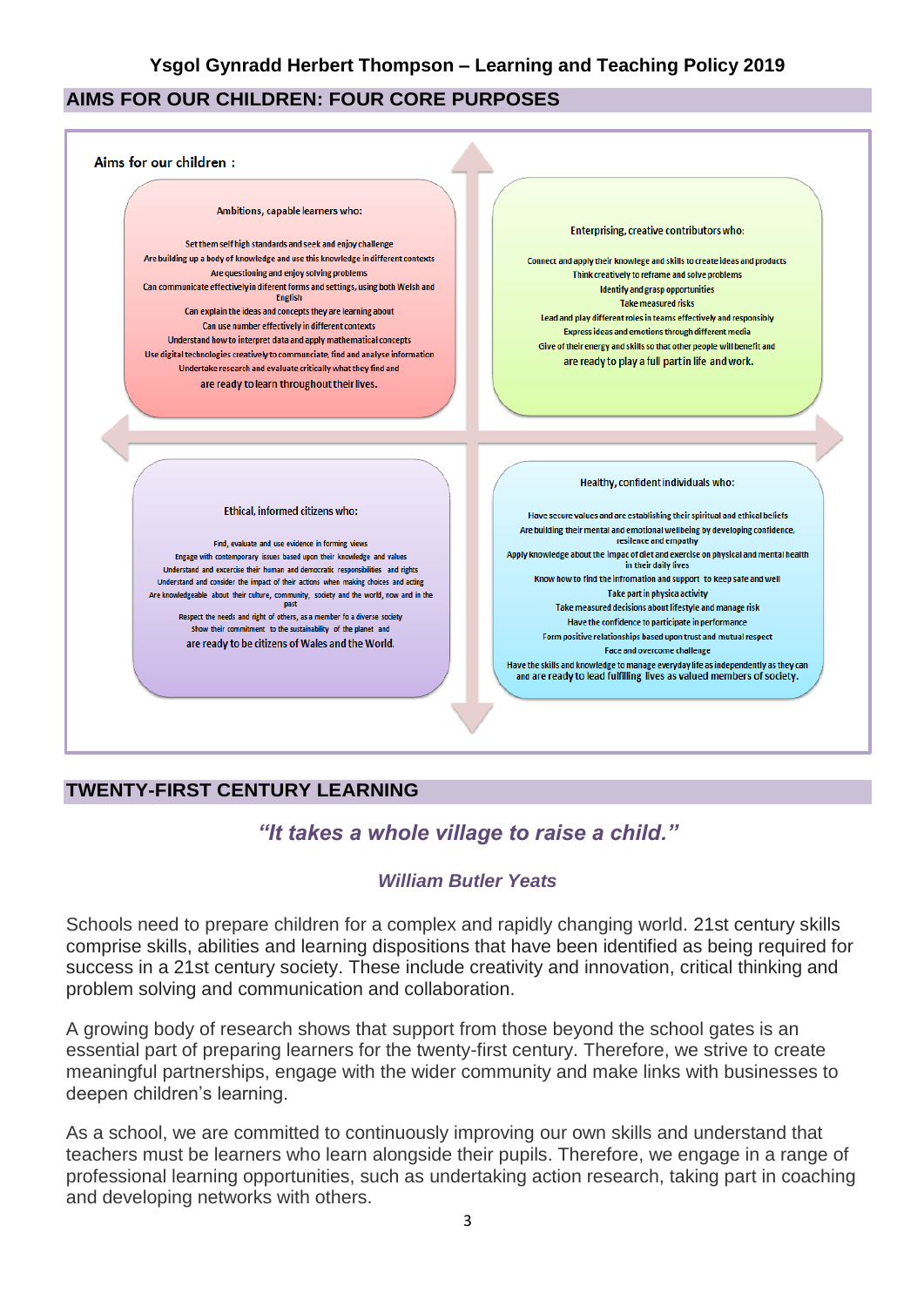Teachers use a range of pedagogical approaches to meet children's needs, including:

| <b>Overall Purpose</b>                                          | Focussing on the four core purposes (detailed above).                                                                       |  |  |
|-----------------------------------------------------------------|-----------------------------------------------------------------------------------------------------------------------------|--|--|
| Mind-set and power of effort                                    | High expectations and sustained pupil effort to reach<br>challenging targets.                                               |  |  |
| <b>Blended Teaching</b>                                         | Using a broad range of teaching approaches as appropriate<br>including incorporating digital learning.                      |  |  |
| Deepening Thinking: critical and<br>creative                    | Promoting problem solving and creative and critical thinking.                                                               |  |  |
| <b>Making powerful connections</b>                              | Making connections within and across Areas of Learning<br>Experiences (AoLEs).                                              |  |  |
| <b>Assessment for Learning</b>                                  | Using assessment approaches to exploit opportunities to<br>move learning forward.                                           |  |  |
| <b>Authentic</b><br><b>Meaningful</b><br>and<br><b>Contexts</b> | Creating a range of authentic contexts for learning.                                                                        |  |  |
| Building on prior learning and<br>engagement                    | on prior learning and experiences to engage<br><b>Building</b><br>interest.                                                 |  |  |
| <b>Cross-curricular expectations</b>                            | Reinforcing cross curricular responsibilities:<br>Literacy,<br>Numeracy and Digital Competency.                             |  |  |
| <b>Learning Autonomy:</b><br>learning to learn                  | Encouraging children to take responsibility for their own<br>learning, review their learning and reflect on how they learn. |  |  |
| <b>Positive relationships</b>                                   | Supporting social and emotional learning and developing<br>strong relationships with others.                                |  |  |
| <b>Collaboration</b>                                            | Encouraging collaboration with others.                                                                                      |  |  |

#### **PROFESSIONAL STANDARDS**

All teaching staff work towards the new Professional Teaching and Leadership Standards. They are intended to:

- set clear expectations about effective practice during a practitioner's career including, where applicable, entry to the profession
- enable practitioners to reflect on their practice, individually and collectively, against nationally agreed standards of effective practice and affirm and celebrate their successes
- support practitioners to identify areas for further professional development
- form a backdrop to the performance management process.

These professional standards are an important aspect of supporting all practitioners to actively engage in professional learning with the purpose of developing individual and collective expertise to make a collaborative, coherent, innovative and sustainable research-led impact on all learners.

For staff to work towards these standards, several processes are in place for them to complete them effectively.

- Performance management targets are taken from the Professional Standards.
- Staff undertake Coaching Triplets to collaboratively develop their teaching and learning.
- Staff receive Professional Learning on a weekly basis at a minimum which is evidenced in teachers Professional Folders on Google Drive.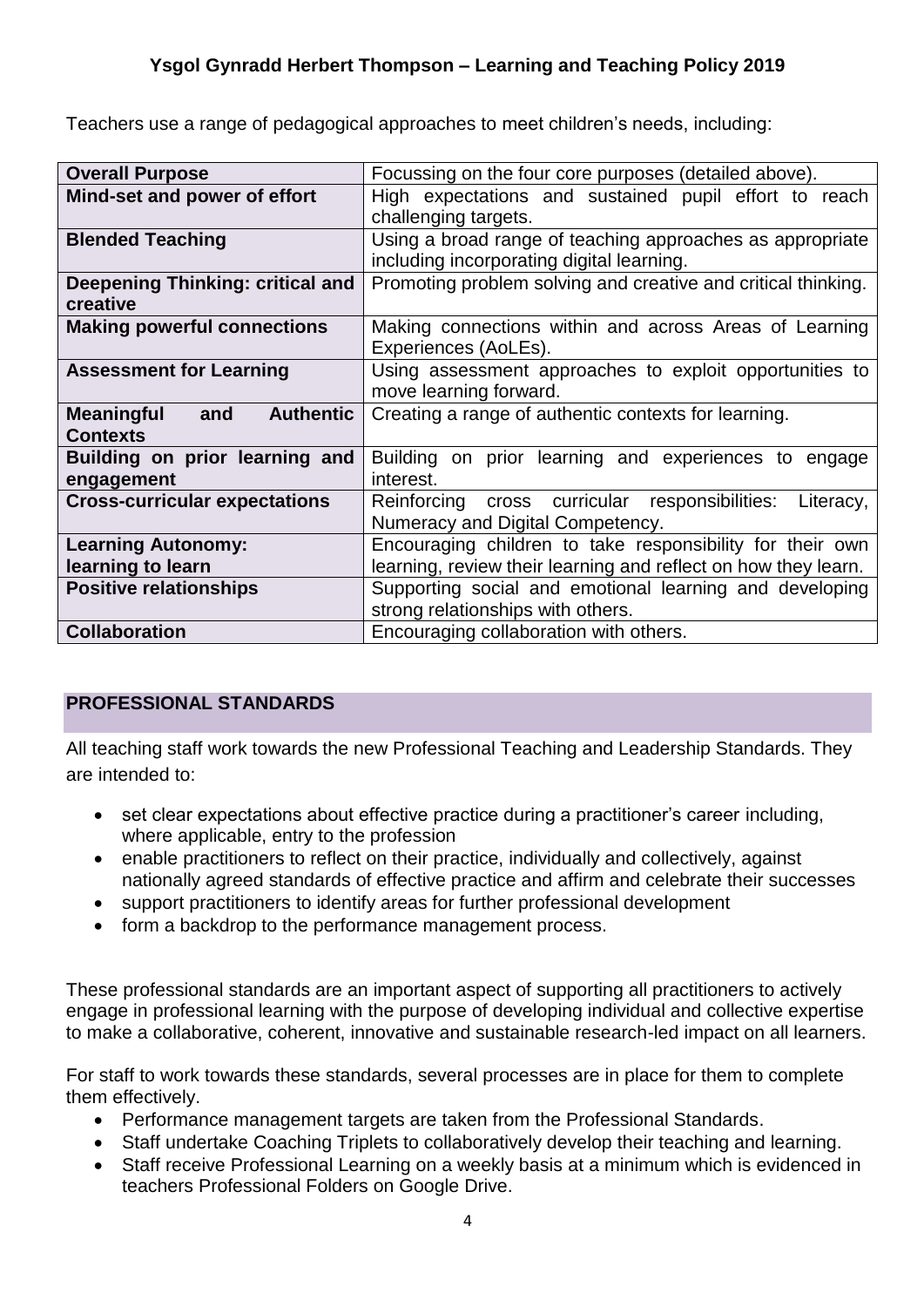Staff engage in action inquiry following the Spiral of Inquiry Model.



#### **Spiral of Inquiry Model**

# **OPPORTUNITIES FOR CHILDREN TO LEARN IN DIFFERENT WAYS**

Teachers provide a range of opportunities for children, including:

- focussed carousel learning;
- investigation and problem-solving;
- research and discovery;
- virtual collaborations, e.g. Skype;
- group work;
- paired work;
- independent work;
- whole-class work;
- asking and answering questions;
- online learning such as through Google Classroom;
- visit and visitors to enhance learners;
- 'Reflect 2 Improve focused editing and improvement sessions;
- creative activities;
- responding to different media, such as art or music;
- debates, role-plays and oral presentations;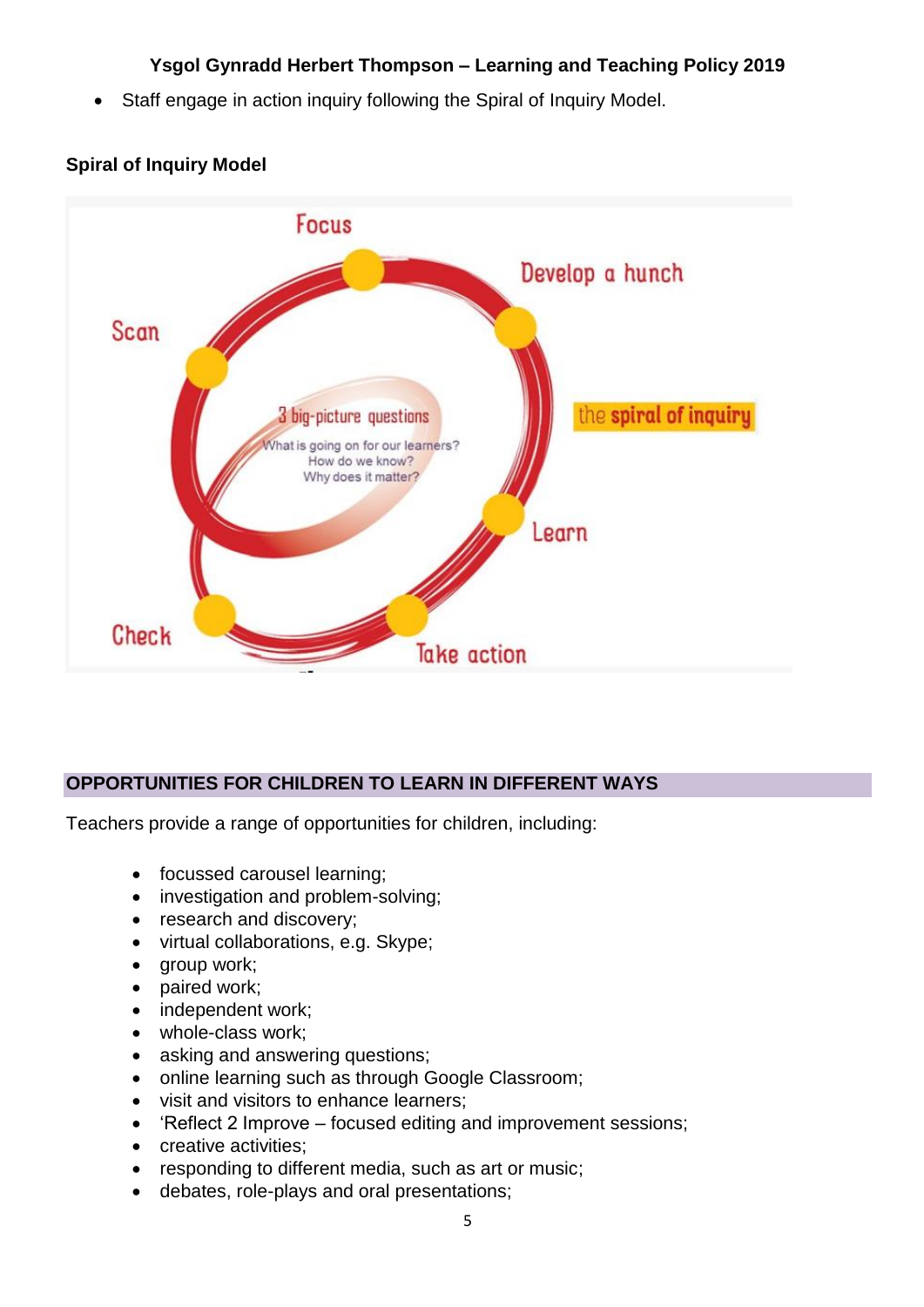- designing and making things:
- children teaching children, e.g learning friends and play leaders.

#### **ENRICHMENT OPPORTUNITIES**

As well as a wide range of curriculum experiences and extra-curricular activities we offer a range of enrichment opportunities across the school. Some of these experiences include:

- Sports Development Sessions including with Cardiff City Football Club and the Welsh Rugby Union.
- Daily Mile a daily physical activity session where children across Key Stage Two run/walk a mile a day.
- Music curriculum to inspire and develop creativity including African drumming, all sessions are linked to children's contextual learning.
- Free music lessons for children in Y5 and 6, including violin, cello, keyboards and percussion instruments. There is also the opportunity to join the school orchestra.
- Enterprising opportunities As well as each class undertaking enterprise projects, we offer an '*Open Your Eyes Week'* and Careers Fayre for children in Year 5 and 6. During these events, children meet people from a range of career paths and employment routes to inspire them to consider their future aspirations.
- 'Making Music Changing Lives' Nursery have weekly music sessions to help develop children's confidence and self-esteem.
- Pupil Leadership Opportunities there is a range of opportunities for pupil to be involved in the leadership of the school, particularly through involvement in Pupil Voice groups.
- Find your talents day all staff showcase a talent and teach the children new skills to help them to realise new interests and undiscovered talents they might have.
- Welsh National Opera focused project introducing elements of opera and performance to pupils in Year 5.

# **PLANNING**

Short term planning sets out the appropriate objectives and skills to be taught to each lesson, these are always shared with the children and feature on SMART Notebook documents, where possible. Medium Term plans are used for each half term and set out the specific aspects of the curriculum that will be covered in a week by week format following the contextual learning theme. In addition to this, we have long term plans which are based on the whole school curriculum map and show the skills and key elements taught in each year group, over the course of the academic year.

The National Curriculum Programmes of Study, Literacy and Numeracy Frameworks, Digital Competency Framework are the key documents used for planning. The Foundation Phase Profile is also readily used in Foundation Phase. As a Pioneer school, we are also beginning to develop our awareness the Area of Learning Experiences, 'What Matter Statements' to realise the new curriculum. We base our teaching on our knowledge of the children's level of attainment and their progress and needs from previous lessons. Our main focus is to develop the knowledge, skills and experiences of all children. We strive to ensure that all tasks set are appropriate to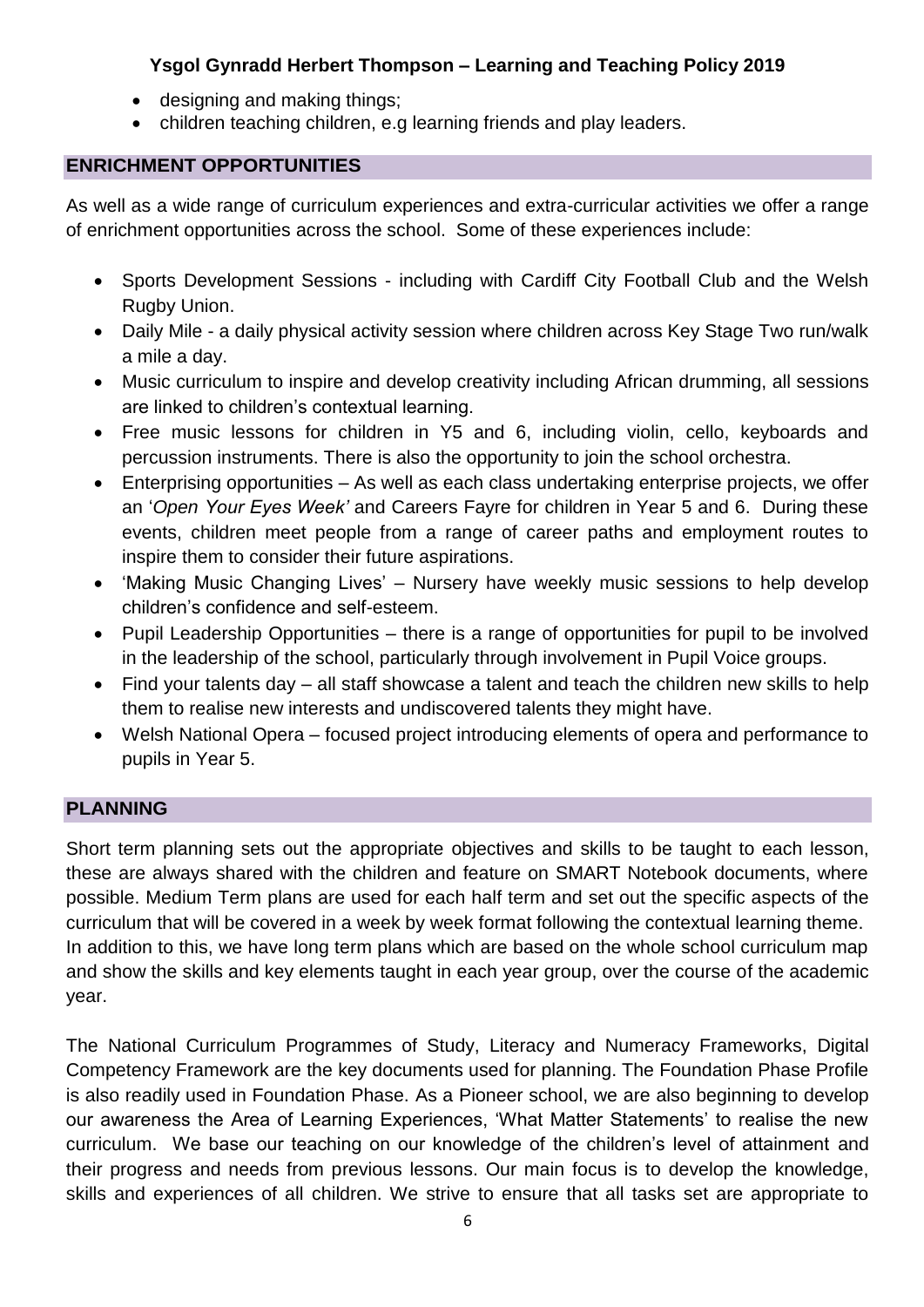each child's level of ability. When planning work for more able children, those with special educational needs or those for whom English is an additional language, we give due regard to their individual needs as well Individual Education Plans and/or their Individual Pupil Profiles. Staff have high expectations of all children and are skilled at monitoring their progress to ensure the learners in their care reach their full potential.

#### **CONTEXTUAL LEARNING**

We aim to provide all learners with an ambitious and engaging primary curriculum. We use a curriculum design programme called '*Cornerstones*' as a starting point to ensure that we provide a balanced curriculum. Children learn through a contextual approach and meaningful opportunities are created and exploited to enable children to develop the necessary skills, knowledge and experiences.

*Cornerstones* provides a four-stage pedagogy that is built on academic research and experience:



**Engage** – hook learners in with a memorable experience and set the scene to provide a context for learning. Explore children's interests and encourage their curiosity. This could be through a visit/trip or through exciting and engaging activities.

**Develop** – teach facts and information for a deeper understanding and knowledge. Introduce new skills and provide opportunities to consolidate these skills. Ensure there are a range of opportunities to apply the taught skills across the curriculum.

**Innovate** – provide imaginative scenarios that encourage creative thinking and enable children to apply previously learned skills. Encourage independent thinking, collaboration and problem solving. An example of an innovate project at Herbert Thompson, is the year one children creating and leading their own dinosaur museum to apply their skills, knowledge and experiences in a creative and enterprising way.

**Express** – provide opportunities for reflective thought and opportunities for shared evaluation. Celebrate successes and identify next steps for learning.

#### **PUPIL VOICE**

Pupil Voice is an integral part to an exciting curriculum and opportunities are sought across the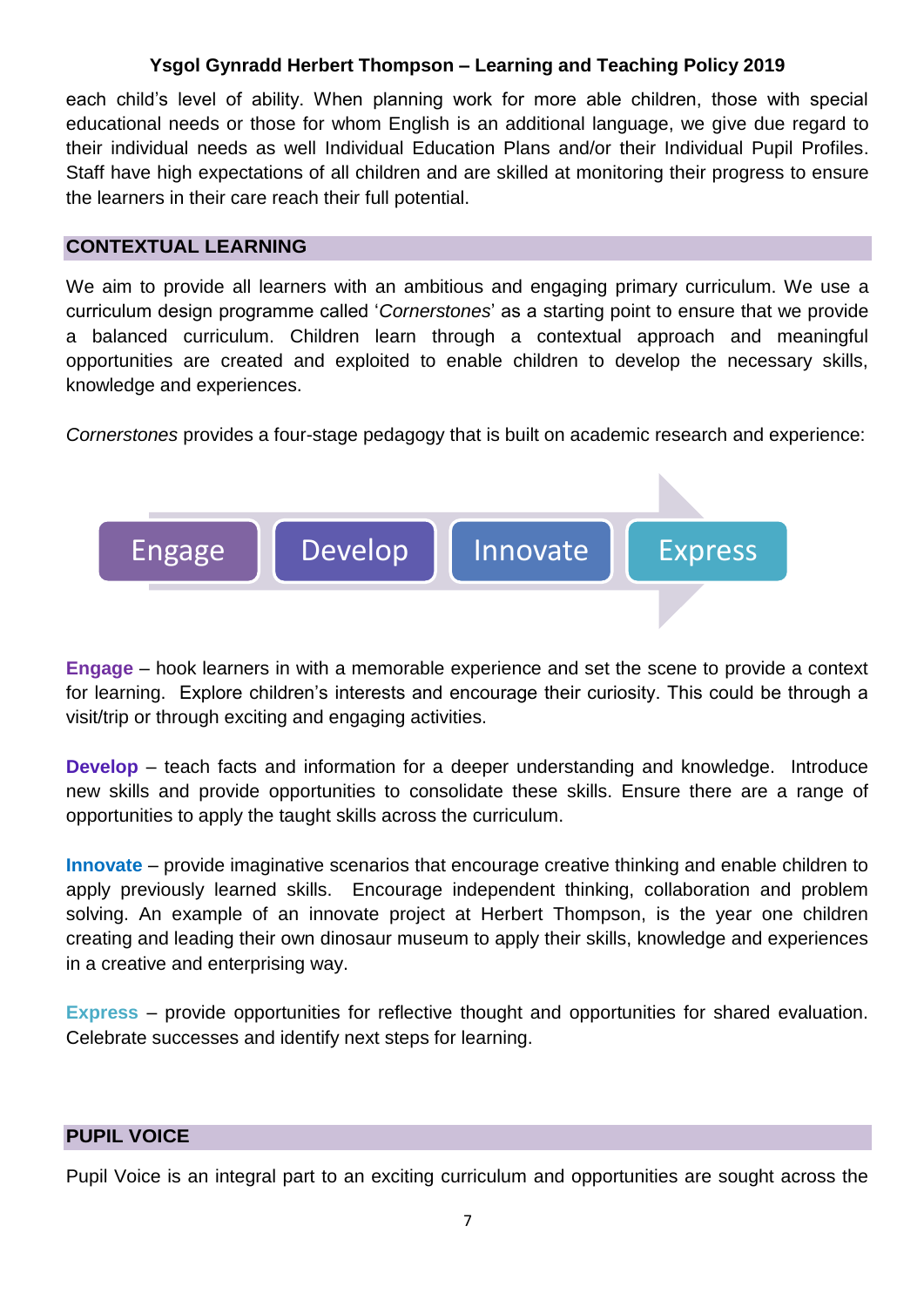school to incorporate pupil voice. At Foundation Phase, children have access to Amser Talent, which is continuous and enhanced provision that provides meaningful opportunities for learners to consolidate previously acquired skills. Children have weekly pupil voice sessions and share ideas that are then incorporated into these areas, leading to exciting opportunities for learning and consolidation. At Key Stage Two, learners are encouraged to share their ideas regularly at the start and throughout their learning journeys in order to provide exciting experiences and meaningful and authentic contexts for each child.

#### **LEARNING ENVIRONMENTS (INCLUDING OUTDOORS)**

Teachers have a duty to ensure that their classrooms are attractive, well organised learning environments. We believe that a stimulating environment sets the climate for learning and an exciting classroom promotes independent use of resources and high-quality work by the children. The organisation of every classroom should allow for blended teaching including effective collaboration. There is an open door policy and staff are encouraged to visit each other's classrooms to view colleagues' practice, such as through Coaching Triplets.

A body of research\* and practice shows us that children learn best when:

- the organisation of teaching groups matches the needs of individual pupils and the curriculum
- the provision is challenging and appropriately matched to each pupils' needs
- the room is arranged appropriately for the lesson
- there is easy access to relevant, well labelled resources which are tidily and safely arranged
- there are stimulating displays which value all the children's work (see Display Policy)
- there are clear expectations and consistent routines for working in different areas of the school
- classroom assistants and additional teaching support is appropriately targeted at children's needs
- the curriculum is broad, balanced and inclusive
- the curriculum is lively, stimulating and interesting with wellbeing at the centre
- outdoor learning is used to enhance learning
- there is continuity and progression across the curriculum and between educational phases
- staff implement whole school policies on cross curricular priorities such as developing key skills, spelling etc
- blended teaching is used through a variety of appropriate approaches.

**Governors** - visual displays are very important and help to communicate powerful messages about what is valued in the school community. We believe that effective displays help to promote a culture of learning within and beyond the classroom and reinforces the importance that every child's work matters (see Display Policy).

*\*Research includes Education Endowment Foundation.* 

**ROLES AND RESPONSIBILITIES**

**Governors**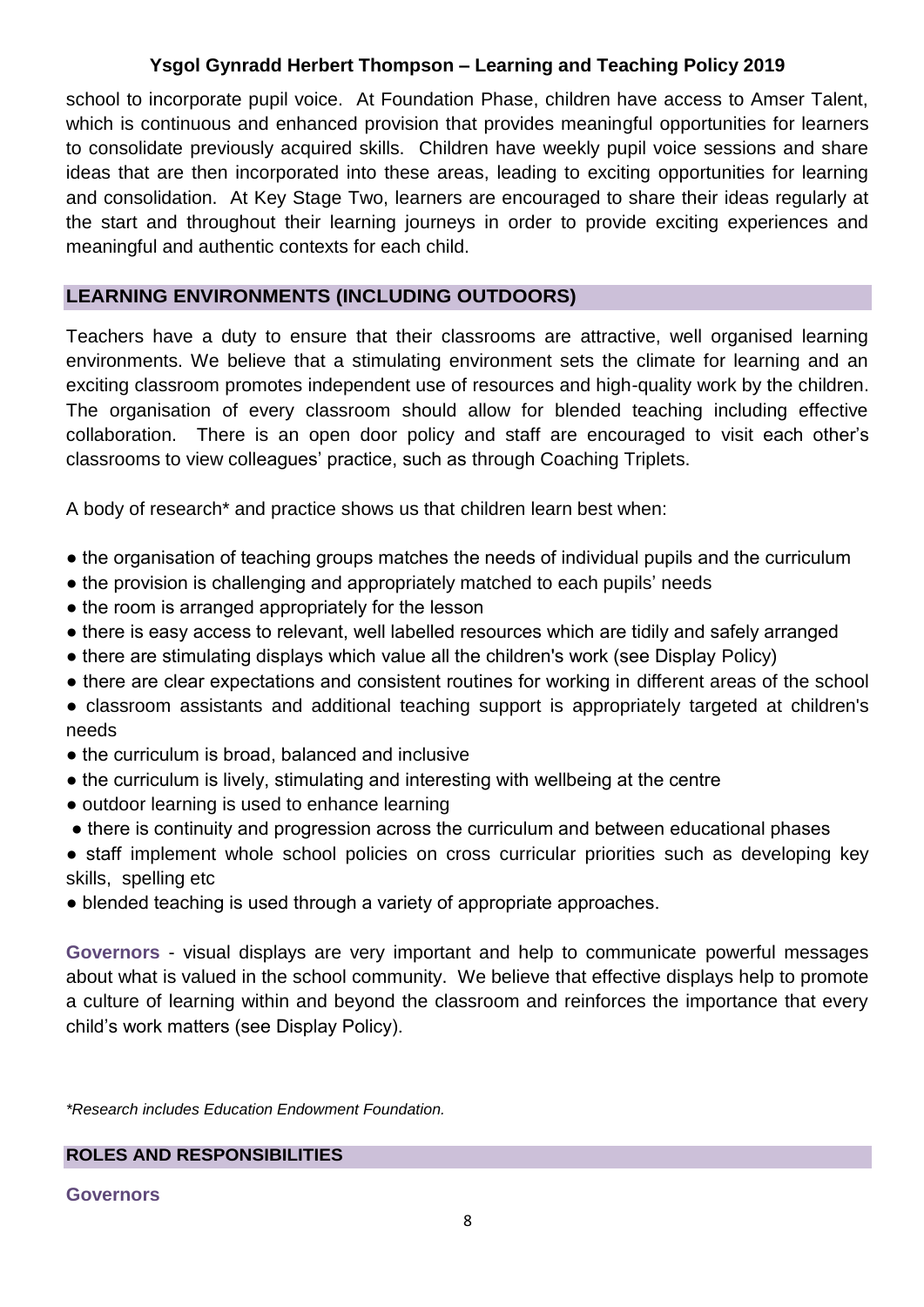- To implement the Positive Relationships Policy through the Senior Leadership Team.
- To make, and keep up to date the school's policy with regards to Learning and Teaching.
- To make copies of this policy available for inspection by parents of pupils registered at the school and provide a copy free of charge to any parent who requests one.
- To include a summary of Learning and Teaching in the Annual Report to Parents.
- The Standards and Curriculum Committee will keep all governors apprised with progress towards the new curriculum.

### **Headteacher**

- To implement the Learning and Teaching Policy.
- To ensure the policy is followed.
- To liaise with the Governors on teaching and learning.
- To liaise with parents.
- To ensure the policy is reviewed at least every year.
- To involve Learning Squad in reviewing the policy.
- To disseminate information to staff.
- To ensure (alongside SLT) that the school implements the requirements of the new curriculum effectively across the school.

# **Class Teacher**

- To implement the Learning and Teaching Policy.
- To respond to the individual needs of children and ensure their voice is heard in relation to their own learning.
- To work closely with colleagues within and beyond the school to further enhance their own practice.

# **Learning Squad**

- To monitor and review the policy every year.
- To ensure all children's voices are heard in relation to Learning and Teaching.
- To communicate their thoughts and ideas to a wider audience, e.g. through the chairperson sharing information during the Senedd meetings.

#### **MONITORING AND REVIEW**

This policy will be monitored as per the Annual Self Evaluation Programme. The Learning Squad will be involved in reviewing the policy alongside key staff at the school and this will happen on an annual basis.

| <b>Date</b> | <b>Review Date</b> | <b>Pupil Leadership Group</b> |
|-------------|--------------------|-------------------------------|
| January     | January            | <b>Learning Squad</b>         |
| 2019        | 2020               |                               |

| <b>Chair of Governors:</b> | Date: |  |
|----------------------------|-------|--|
|                            |       |  |